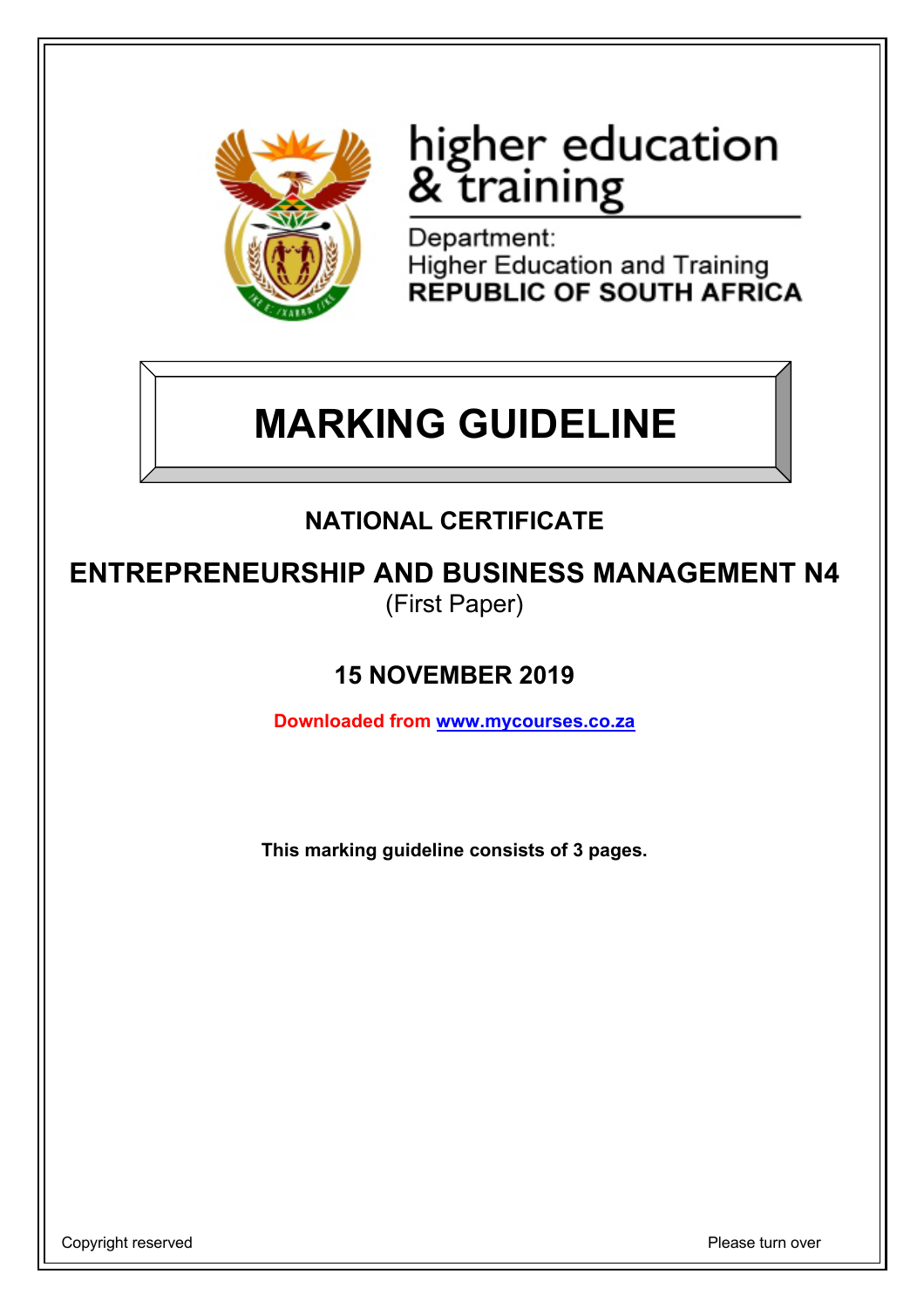### ENTREPRENEURSHIP AND BUSINESS MANAGEMENT N4 (First Paper)

## **SECTION A**

## **QUESTION 1**

- 1.1 1.1.1 Business plan
	- 1.1.2 Brainstorming
	- 1.1.3 Forced connections
	- 1.1.4 Trademark
	- 1.1.5 Family packaging
	- 1.1.6 Leader pricing
	- 1.1.7 Sales promotion
	- 1.1.8 Private company
	- 1.1.9 Income statement
	- 1.1.10 Cession
	- 1.1.11 Cash flow statement

 $(11 \times 2)$  (22)

- 1.2 1.2.1 A point at which the business is not making a profit or a loss
	- 1.2.2 A group of people who share common characteristics/people with similar needs
	- 1.2.3 The capital of a business that is used in its day-to-day operations to pay expenses and trading stock, calculated as the current assets minus current liabilities
	- 1.2.4 A reduction in value of an asset over time due to wear and tear
	- 1.2.5 Assets purchased for long-term use to enable the owner to carry on with business operations
	- 1.2.6 Costs that do not change with an increase or decrease in the amount of goods or services produced or sold
	- 1.2.7 The money you borrow to run your business

 $(7 \times 2)$  (14)

- 1.3 1.3.1 The development of natural resources
	- 1.3.2 The creation of employment opportunities
	- 1.3.3 An increase in production
	- 1.3.4 A free-market system is dependent on the entrepreneur.
	- 1.3.5 Tax payment

 $(5 \times 2)$  (10)